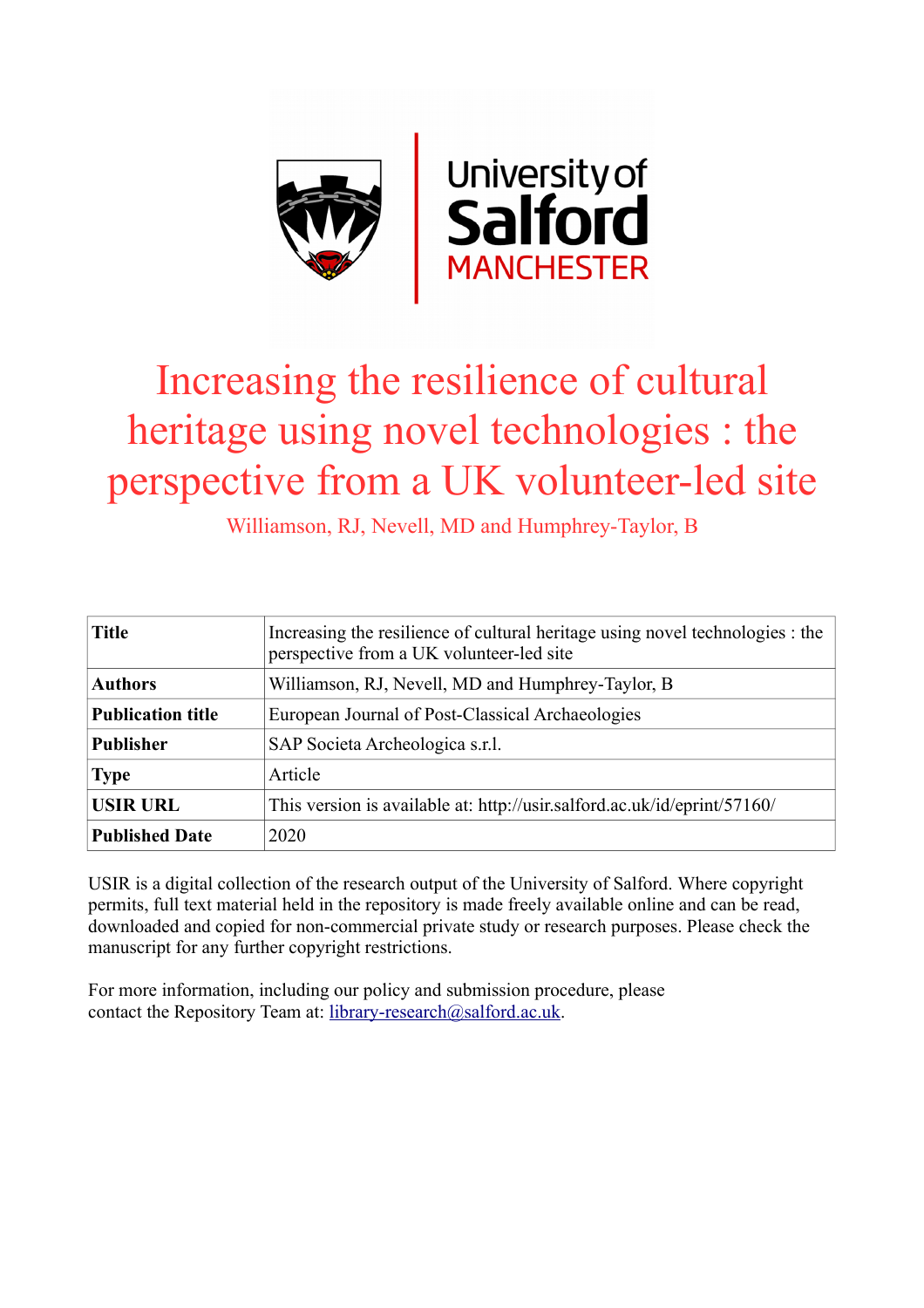

volume 10/2020

SAP Società Archeologica s.r.l.

Mantova 2020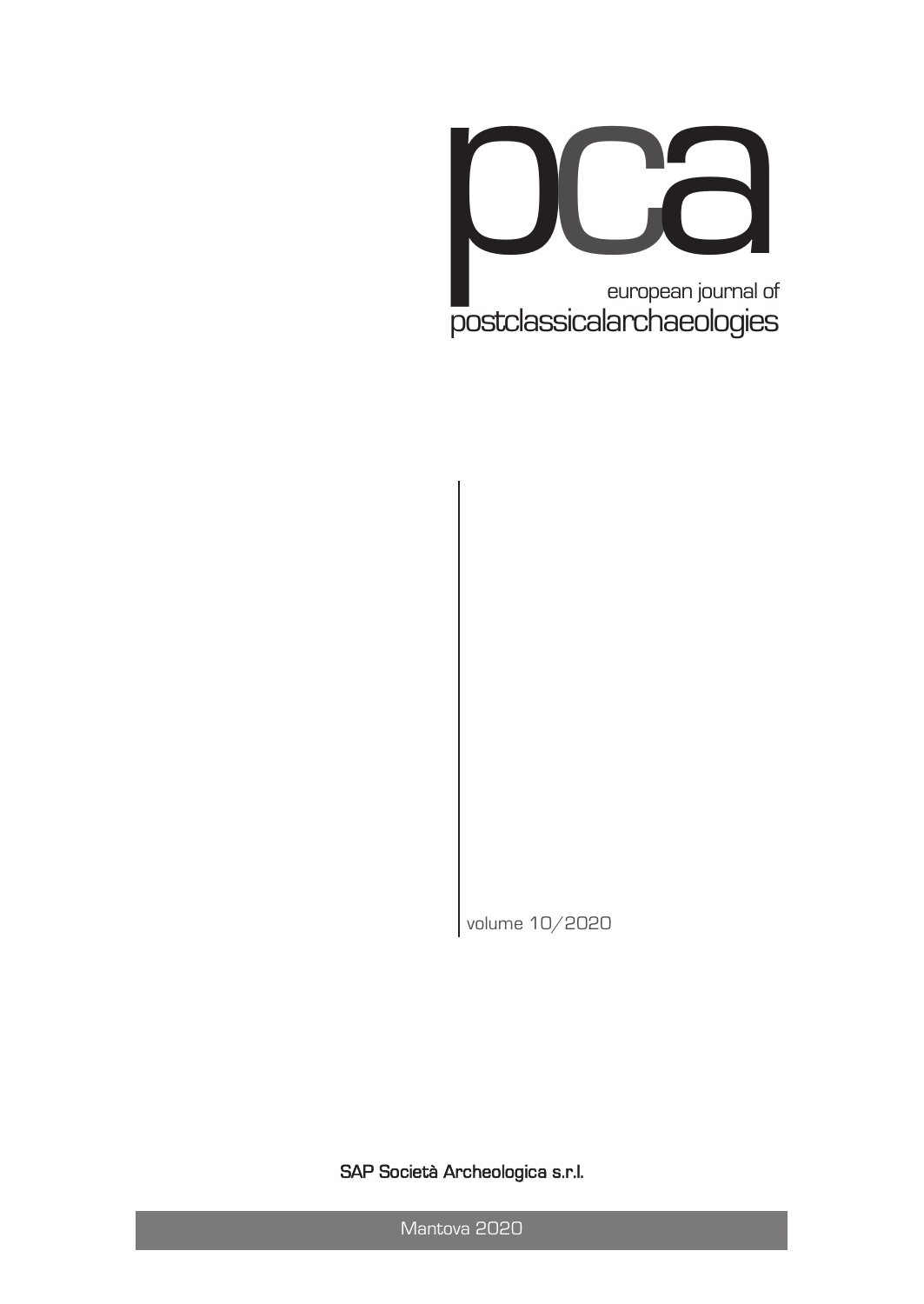# JUC

#### **EDITORS**

Gian Pietro Brogiolo (chief editor)

Alexandra Chavarría (executive editor)

ADVISORY BOARD

Martin Carver (University of York) Matthew H. Johnson (Northwestern University of Chicago) Giuliano Volpe (Università degli Studi di Foggia) Marco Valenti (Università degli Studi di Siena)

ASSISTANT EDITOR

Francesca Benetti

#### EDITORIAL BOARD

Paul Arthur (Università del Salento) Margarita Díaz-Andreu (ICREA - Universitat de Barcelona) José M. Martín Civantos (Universidad de Granada) Girolamo Fiorentino (Università del Salento) Caterina Giostra (Università Cattolica del Sacro Cuore di Milano) Susanne Hakenbeck (University of Cambridge) Vasco La Salvia (Università degli Studi G. D'Annunzio di Chieti e Pescara) Bastien Lefebvre (Université Toulouse - Jean Jaurès) Alberto León (Universidad de Córdoba) Tamara Lewit (University of Melbourne) Federico Marazzi (Università degli Studi Suor Orsola Benincasa di Napoli) Dieter Quast (Römisch-Germanisches Zentralmuseum Mainz) Andrew Reynolds (University College London) Mauro Rottoli (Laboratorio di archeobiologia dei Musei Civici di Como) Colin Rynne (University College Cork)

Post-Classical Archaeologies (PCA) is an independent, international, peer-reviewed journal devoted to the communication of post-classical research. PCA publishes a variety of manuscript types, including original research, discussions and review articles. Topics of interest include all subjects that relate to the science and practice of archaeology, particularly multidisciplinary research which use specialist methodologies, such as zooarchaeology, paleobotany, archaeometallurgy, archaeometry, spatial analysis, as well as other experimental methodologies applied to the archaeology of post-classical Europe.

Submission of a manuscript implies that the work has not been published before, that it is not under consideration for publication elsewhere and that it has been approved by all co-authors. Each author must clear reproduction rights for any photos or illustration, credited to a third party that he wishes to use (including content found on the Internet). For more information about ethics (including plagiarism), copyright practices and guidelines please visit the web site www.postclassical.it.

PCA is published once a year in May, starting in 2011. Manuscripts should be submitted to editor @postclassical.it in accordance to the guidelines for contributors in the webpage http://www.postclassical.it

Post-Classical Archaeologies' manuscript review process is rigorous and is intended to identify the strengths and weaknesses in each submitted manuscript, to determine which manuscripts are suitable for publication, and to work with the authors to improve their manuscript prior to publication.

This number will be entirely in **open access**. For more information on our open access policy please visit the web site www.postclassical.it.

How to quote: please use "PCA" as abbreviation and "European Journal of Post-Classical Archaeologies" as full title.

Cover image: Giorgio de Chirico, L'archeologo, 1927, Monaco, private collection (reproduced with permission of the Fondazione De Chirico).

"Post-Classical Archaeologies" is indexed in Scopus. It was approved on 2015-05-13 according to ERIH PLUS criteria for inclusion and indexed in Carhus+2018. Classified A by ANVUR (Agenzia Nazionale di Valutazione del sistema Universitario e della Ricerca).

DESIGN

Paolo Vedovetto

PUBLISHER SAP Società Archeologica s.r.l. Strada Fienili 39/a, <sup>46020</sup> Quingentole, Mantua, Italy www.archeologica.it

Authorised by Mantua court no. 4/2011 of April 8, 2011

For subscription and all other information visit the web site www.postclassical.it.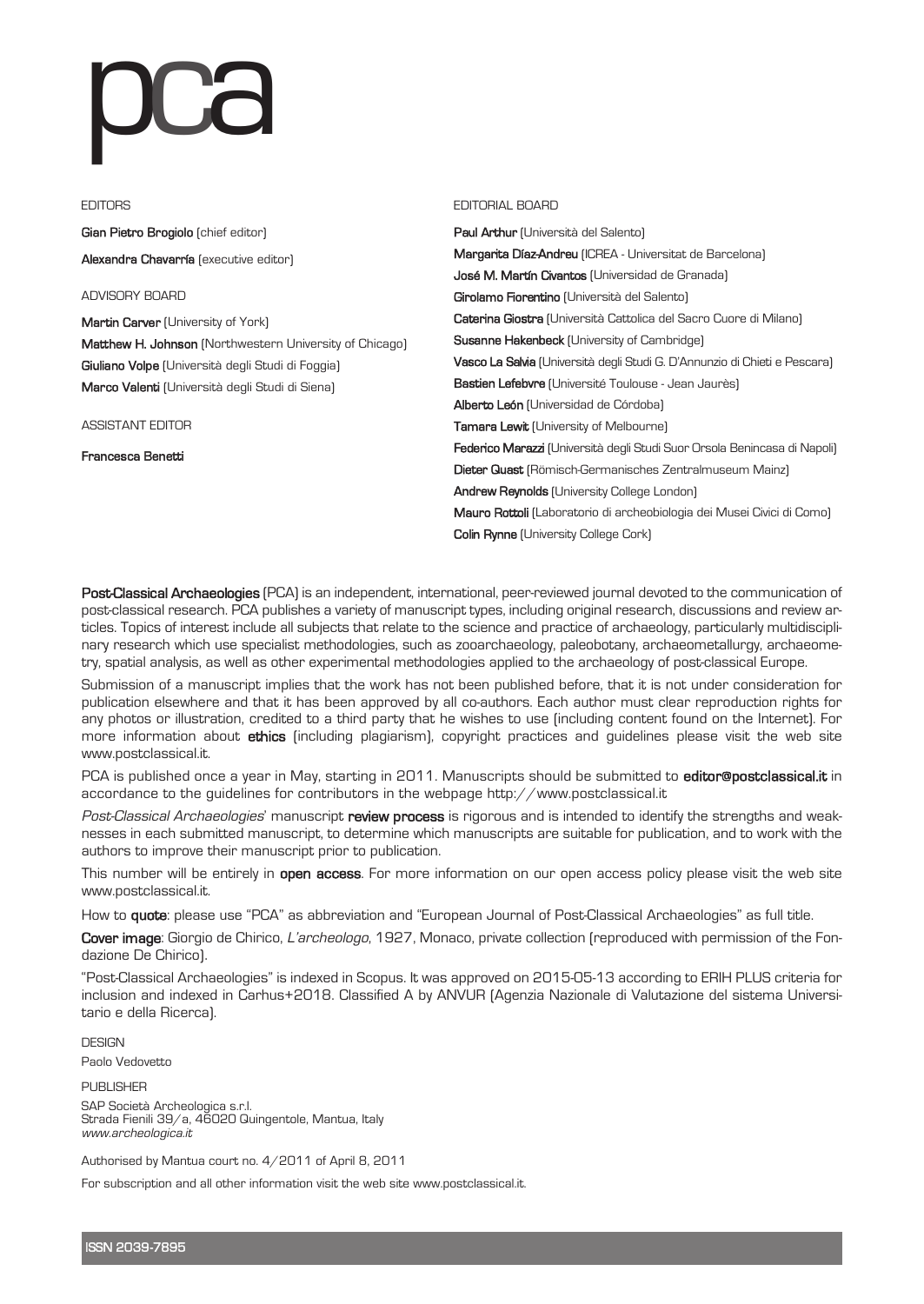

volume 10/2020

|                                                                        | <b>CONTENTS PAGES</b>                                                                                                                                                        |     |  |
|------------------------------------------------------------------------|------------------------------------------------------------------------------------------------------------------------------------------------------------------------------|-----|--|
| <b>EDITORIAL</b>                                                       |                                                                                                                                                                              | 5   |  |
| DOSSIER - ARCHAEOLOGY: FROM THE AGENDA 2030<br>TO THE WORLD POST-COVID |                                                                                                                                                                              |     |  |
|                                                                        | G.P. Brogiolo, A. Chavarría Arnau Archeologia e sostenibilità nell'era<br>post (?) COVID-19                                                                                  | 7   |  |
| P. Gould                                                               | Resilience and innovation: an economic contemplation<br>on public-facing archaeology after COVID-19                                                                          | 21  |  |
| P. Gelabert                                                            | Past diseases: present questions and future perspec-<br>tives from an archaeogenetic approach                                                                                | 35  |  |
| C. Holtorf                                                             | An archaeology for the future: from developing contract<br>archaeology to imagining post-corona archaeology                                                                  | 57  |  |
| P. Everill                                                             | Quo vadis? What next for British archaeology?                                                                                                                                | 73  |  |
| D. Henson                                                              | Archaeology's place in education: under threat or an<br>opportunity?                                                                                                         | 91  |  |
|                                                                        | A. Rey da Silva Sailing the waters of sustainability. Reflections on<br>the future of maritime cultural heritage protection in<br>the global sea of development              | 107 |  |
|                                                                        | R.J. Williamson, M. Nevell, B. Humphrey-Taylor Increasing the<br>resilience of cultural heritage using novel technolo-<br>gies: the perspective from a UK volunteer-led site | 135 |  |
| C. Rynne                                                               | Waterpower and sustainable energy in 19th-century<br>Europe and the USA. An archaeology of the water<br>turbine                                                              | 147 |  |
| RESEARCH - RETHINKING THE LATE ANTIQUE COUNTRYSIDE                     |                                                                                                                                                                              |     |  |
| C. Corsi                                                               | The villa- <i>mansio</i> in the Late Antique Mediterranean:<br>between historiographical creation and archaeological<br>impotence                                            | 165 |  |
| T. Lewit                                                               | "terris, vineis, olivetis": wine and oil production after<br>the villas                                                                                                      | 193 |  |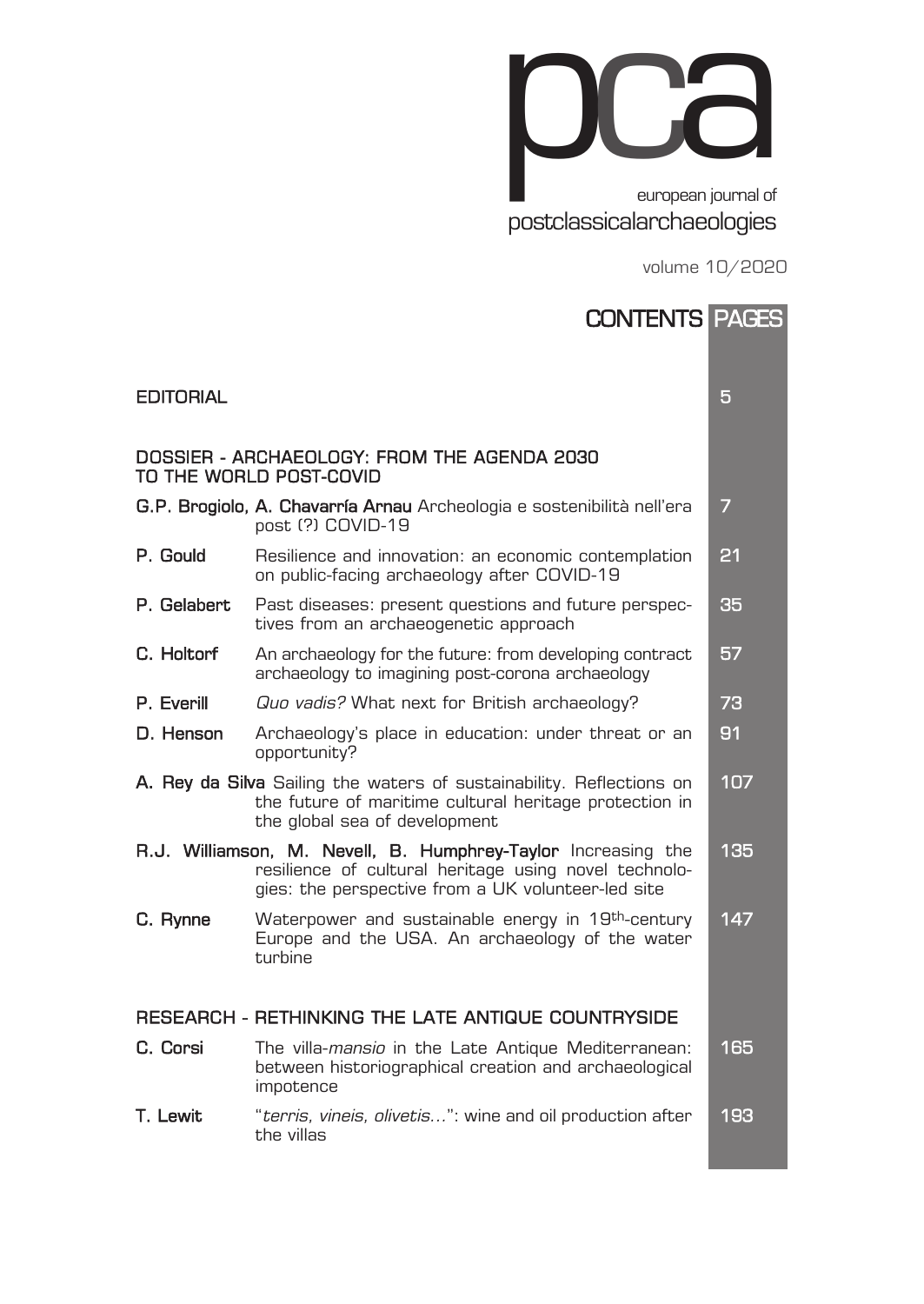| N. Conejo                                                                                                                                                                                 | Coins and villae in late Roman Lusitania: collapse of<br>the Roman currency economy?                                                                                                                                                                                         | 219 |
|-------------------------------------------------------------------------------------------------------------------------------------------------------------------------------------------|------------------------------------------------------------------------------------------------------------------------------------------------------------------------------------------------------------------------------------------------------------------------------|-----|
| A. Carneiro                                                                                                                                                                               | Adapting to change in rural Lusitania: zooarchaeological<br>record in the Horta da Torre Roman villa (Portugal)                                                                                                                                                              | 247 |
|                                                                                                                                                                                           | R. Montagnetti, D. Pickel, J. Wilson, F. Rizzo, D. Soren New<br>research in the Roman villa and late Roman infant and<br>child cemetery at Poggio Gramignano (Lugnano in<br>Teverina, Umbria, Italy)                                                                         | 279 |
|                                                                                                                                                                                           | J.M. Nolla, M. Prat, A. Costa, N. Corominas, L. Palahí La visualiza-<br>ción de los visigodos en Gerunda y sus entornos.<br>Datos significativos de un problema sin resolver                                                                                                 | 303 |
| <b>BEYOND THE THEME</b>                                                                                                                                                                   |                                                                                                                                                                                                                                                                              |     |
| N. Tsivikis                                                                                                                                                                               | Moving beyond the Invisible Cities of Byzantium                                                                                                                                                                                                                              | 325 |
|                                                                                                                                                                                           | <b>P. Todaro, G. Barbera, A. Castrorao Barba, G. Bazan</b> <i>Qanāts</i> and<br>historical irrigated landscapes in Palermo's suburban<br>area (Sicily)                                                                                                                       | 335 |
|                                                                                                                                                                                           | S. Bianco, E. Allué, S. Riera Mora, A. Fernández, M. Soberón Rodríguez,<br>C. Miró Alaix The evolution of wood fuel exploitation in<br>the El Born Market site (Barcelona, Spain) during the<br>15 <sup>th</sup> -18 <sup>th</sup> centuries starting from charcoal analysis | 371 |
| A.R. Staffa                                                                                                                                                                               | La transumanza in Abruzzo fra tarda antichità e<br>medioevo                                                                                                                                                                                                                  | 401 |
| P. Marcato                                                                                                                                                                                | Analisi diacronica del paesaggio storico delle malghe di<br>Brentonico (TN) tra XIX e XXI secolo                                                                                                                                                                             | 449 |
| <b>REVIEWS</b>                                                                                                                                                                            |                                                                                                                                                                                                                                                                              | 473 |
| E. Dodd, Roman and Late Antique Wine Production in the Eastern Mediter-<br>ranean: A Comparative Archaeological Study at Antiochia ad Cragum<br>(Turkey) and Delos (Greece) - by T. Lewit |                                                                                                                                                                                                                                                                              |     |
|                                                                                                                                                                                           | M. Cavalieri, F. Sacchi (eds), La villa dopo la villa. Trasformazione di un sistema<br>insediativo ed economico in Italia centro-settentrionale tra tarda antichità<br>e medioevo - by G.P. Brogiolo                                                                         |     |
|                                                                                                                                                                                           | F. Grassi, J.A. Quirós Castillo (eds), Argueometría de los materiales cerámicos<br>de época medieval en España - by C. Citter                                                                                                                                                |     |
|                                                                                                                                                                                           | G.P. Brogiolo, A. Chavarría Arnau, Archeologia postclassica. Temi, strumenti,<br>prospettive - by A. Guidi                                                                                                                                                                   |     |
| by <b>V. La Salvia</b>                                                                                                                                                                    | C. Giostra (ed), Migrazioni, clan, culture: archeologia, genetica e isotopi stabili -                                                                                                                                                                                        |     |
|                                                                                                                                                                                           | E. Guttmann-Bond, <i>Reinventing Sustainability: How Archaeology Can Save the</i><br><i>Planet</i> - by <b>M. Fecchio</b>                                                                                                                                                    |     |
| by <b>L. Durjava</b>                                                                                                                                                                      | l. Huvila (ed), <i>Archaeology and Archaeological Information in the Digital Society -</i>                                                                                                                                                                                   |     |
| C. Holtorf, A. Pantazatos, G. Scarre (eds), Cultural Heritage, Ethics and Con-<br><i>temporary Migrations -</i> by <b>A. Borsato</b>                                                      |                                                                                                                                                                                                                                                                              |     |
|                                                                                                                                                                                           |                                                                                                                                                                                                                                                                              |     |
|                                                                                                                                                                                           |                                                                                                                                                                                                                                                                              |     |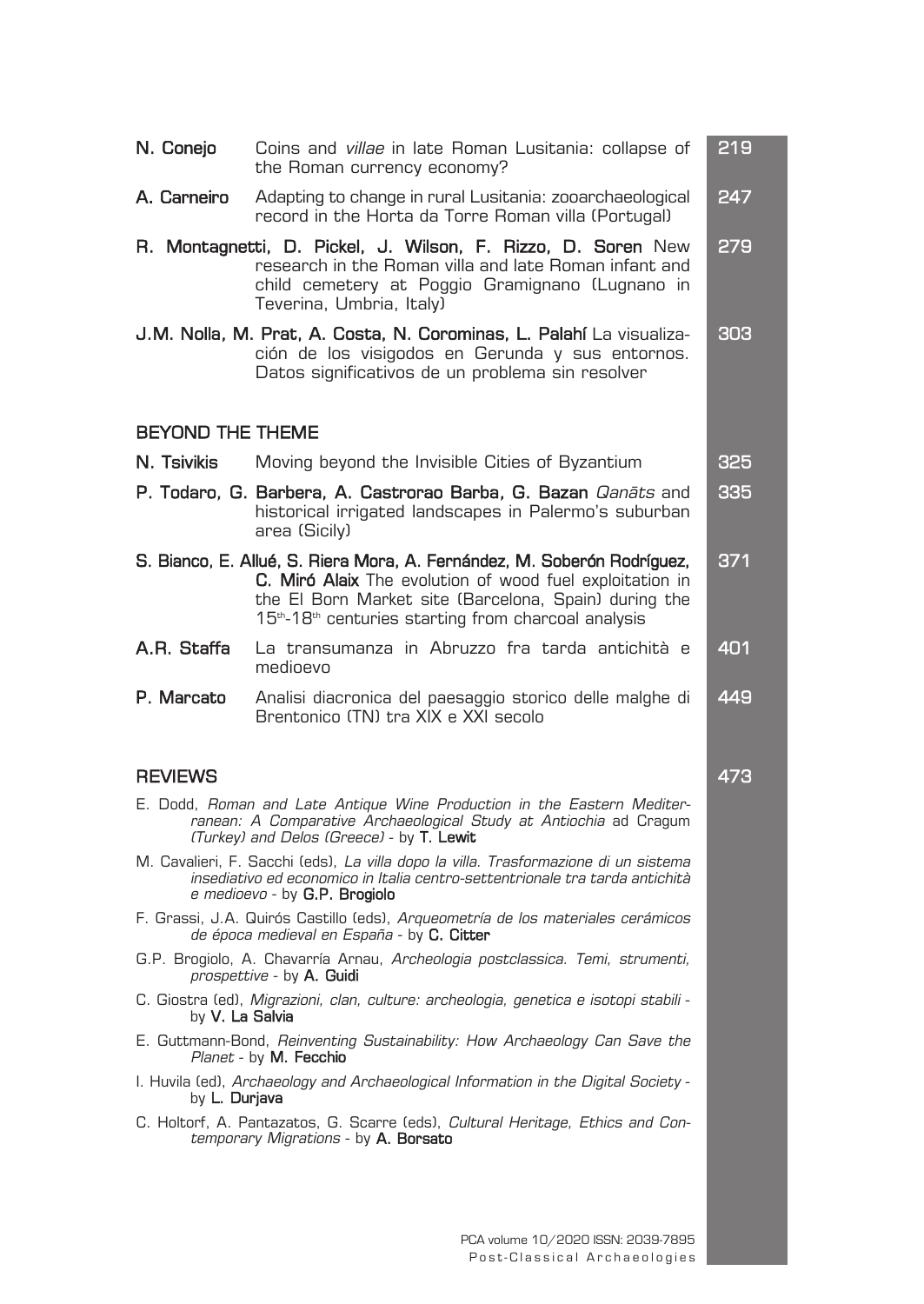dossier

Robert James Williamson, Michael Nevell, Bob Humphrey-Taylor\*

### Increasing the resilience of cultural heritage using novel technologies: the perspective from a UK volunteer-led site

Continuing anthropogenic induced climate change poses risks to Cultural Heritage (CH) across the world. In the UK, cultural, natural and built heritage sites are often run by or with the help of groups of volunteers, whether that being at a national level or at a local level. Mellor Archaeological Trust is one such local charity which aims to preserve, maintain and protect the local CH assets. Climate change and its impacts are, therefore, a big concern for the trust as it looks to plan for the future. After a successful pilot of the STORM service, Mellor was able to demonstrate how the use of inexpensive and novel technologies can help small and large volunteer-led organisations in protecting heritage whilst ensuring that correct procedures are followed.

Keywords: culture, mitigation, precipitation, volunteers

Il cambiamento climatico di origine antropica mette <sup>a</sup> rischio il patrimonio culturale nel mondo. Nel Regno Unito, i beni culturali <sup>e</sup> naturali sono spesso gestiti da – <sup>o</sup> con l'aiuto di – gruppi di volontari, sia a livello nazionale che locale. Il Mellor Archaeological Trust è una di queste organizzazioni locali che si propone di preservare, mantenere <sup>e</sup> proteggere il patrimonio culturale locale. Per questo motivo, il cambiamento climatico <sup>e</sup> le sue conseguenze sono una preoccupazione per il trust quando di tratta di pianificare per il futuro. Dopo un progetto pilota con il servizio STORM, Mellor ha dimostrato come l'uso di tecnologie innovative <sup>e</sup> <sup>a</sup> basso costo possa aiutare piccole <sup>e</sup> grandi organizzazioni <sup>a</sup> proteggere il patrimonio, assicurando nel contempo che siano seguite corrette procedure. Parole chiave: cultura, mitigazione, precipitazione, volontari

#### 1. Introduction

It is widely accepted that climate change, augmented by the rapid increase of anthropogenic greenhouse gas emissions since pre-industrial levels, will have considerable impacts on our environment, society and heritage (Pachauri, Reisinger 2007). The impact of climate change on



<sup>\*</sup> Robert J. Williamson: University of Salford, Manchester, UK; Michael Nevell: University of Salford & Ironbridge Gorge Museum Trust, UK, mike.nevell@ironbridge.org.uk; Bob Humphrey-Taylor: Chair, Mellor Archaeological Trust, Mellor, UK.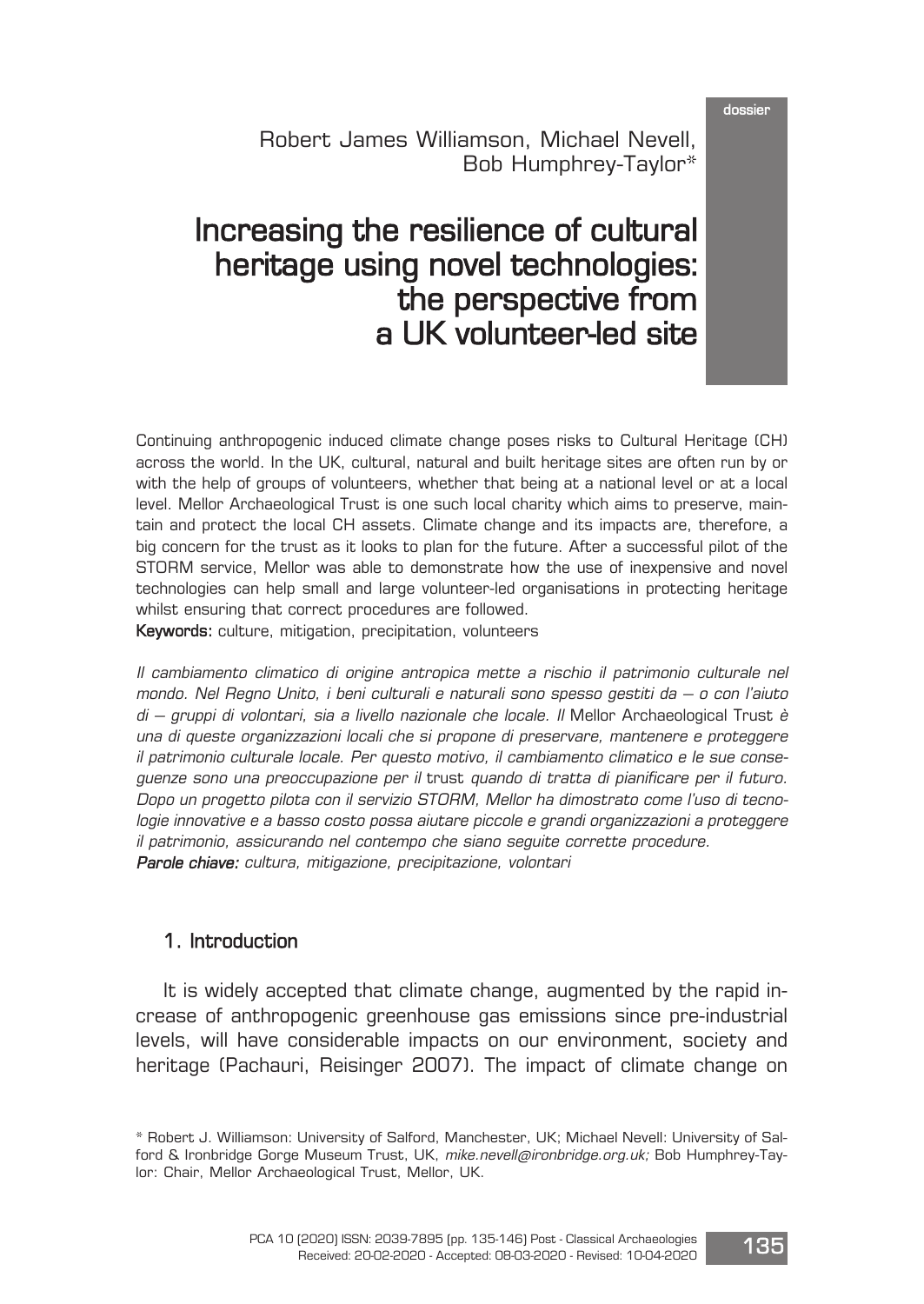our cultural heritage is receiving much attention, understandably concentrating on coastal areas that will be threatened by sea level change both eustatic (Daly 2010; Croft 2013) and, more recently, isostatic (Pettersson, Jonsson 2017).

This paper outlines the approach of one project to these threats and problems - STORM: Safeguarding cultural Heritage through Technical and Organisational Resources Management, a project co-funded by the Horizon 2020 programme of the European Union, specifically concentrating on the UK pilot site at Mellor, Stockport. The STORM project aims to develop a novel set of tools, models, techniques, and services to aid owners of cultural heritage assets in protecting their sites from the impacts of both climate change and natural disasters amongst other threats.

The Mellor Heritage Project (fig. 1) is one of five pilot sites included in the STORM project, each selected for their unique combination of threats and needs. The other four include: The Roman Ruins of Troia, Portugal; Baths of Diocletian, Rome, Italy; The Historic City of Rethymno, Crete, Greece; and Ephesus, Turkey (Nevell, Williamson, Wit 2019).

#### 1.1. The study site

Mellor Archaeological Trust was formed in 2000 as a result of archaeological discoveries in the village of Mellor, Stockport, UK. The aim was to preserve the archaeology for future generations and has since grown to encompass many sites of archaeological interest in Mellor and the surrounding area.

Three such sites have been selected for inclusion in the STORM project: The Old Vicarage site – a site with other 10,000 years of history but with significant Iron-Age and Roman occupation; Shaw Carin – a Bronze-Age burial cairn; and Mellor Mill – an industrial period mill built in 1790s and destroyed by fire in 1892 (Redhead 2005; Roberts 2011; Hearle 2011).

The Old Vicarage site has been occupied in some capacity for the past 10,000 years, beginning with nomadic hunter-gatherers using the uplands as the climate warmed after the Devensian glacial maximum. Excavations at the Old Vicarage site have revealed an Iron Age site comprising two ditches, defining the boundaries of a hillfort. A small outer ditch encompassed an area of 10ha and a much deeper inner ditch encompassed an area of around 2ha. Many postholes and roundhouse gullies have been uncovered. The position of a Medieval aisled hall has also been discovered at the Mellor Vicarage Site. The site is also home to a recon-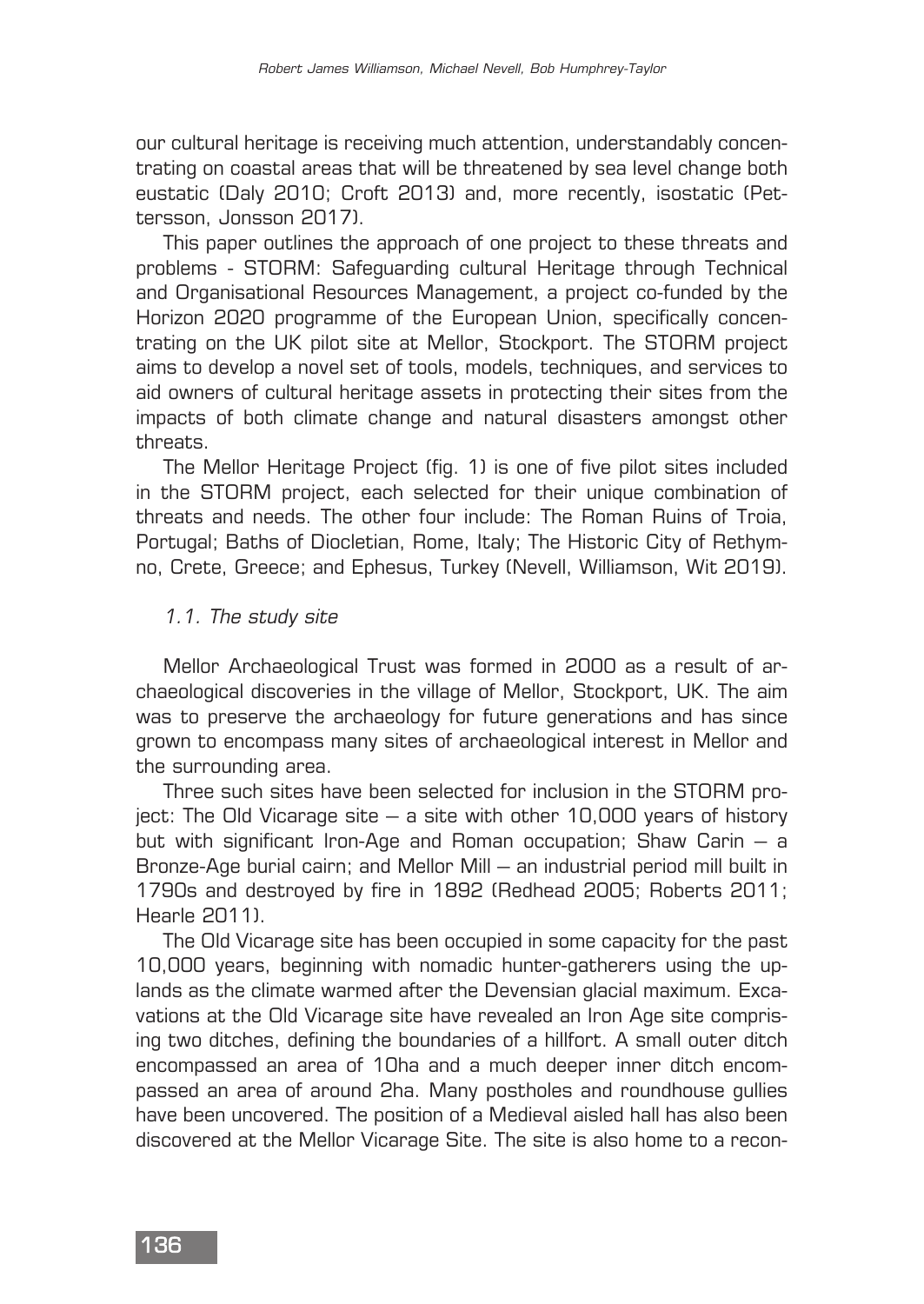

Fig. 1. Study Location – Mellor, Greater Manchester, UK.

structed roundhouse built by local college students as part of a European Community Cultural Project. This roundhouse has been designed, to the best knowledge of experts, to a similar specification as that which would have been used on the site 2000 years earlier (Hearle, Hearle 2005; Noble, Thompson 2005).

The site of a Bronze Age burial cairn first excavated in the 1970s, Shaw Cairn has revealed flints, bones, pottery, and an amber bead necklace associated with a central inhumation grave surrounded by later cremation burials (Hearle, Hearle 2005; Noble, Thompson 2005).

Mellor Mill was an impressive mill built in 1790s by Samuel Oldknow. It was one of the largest cotton spinning mills during its time and became the architectural guide for other mills subsequently built in the region. Oldknow diverted the River Goyt to build two large mill ponds. The Mills was over 120 m long, over 12 m wide and 6 stories high. Burnt down in 1892 and reduced to ground level, the site has been in need of great investment and care and had become overgrown and forested. The Mellor Archaeological Trust and the Canal and Rivers Trust, thanks to heritage lottery funding, are in the process of opening up the mill remains to the public as a mini country park with a CH theme (Redhead 2005; Hearle, Hearle 2005).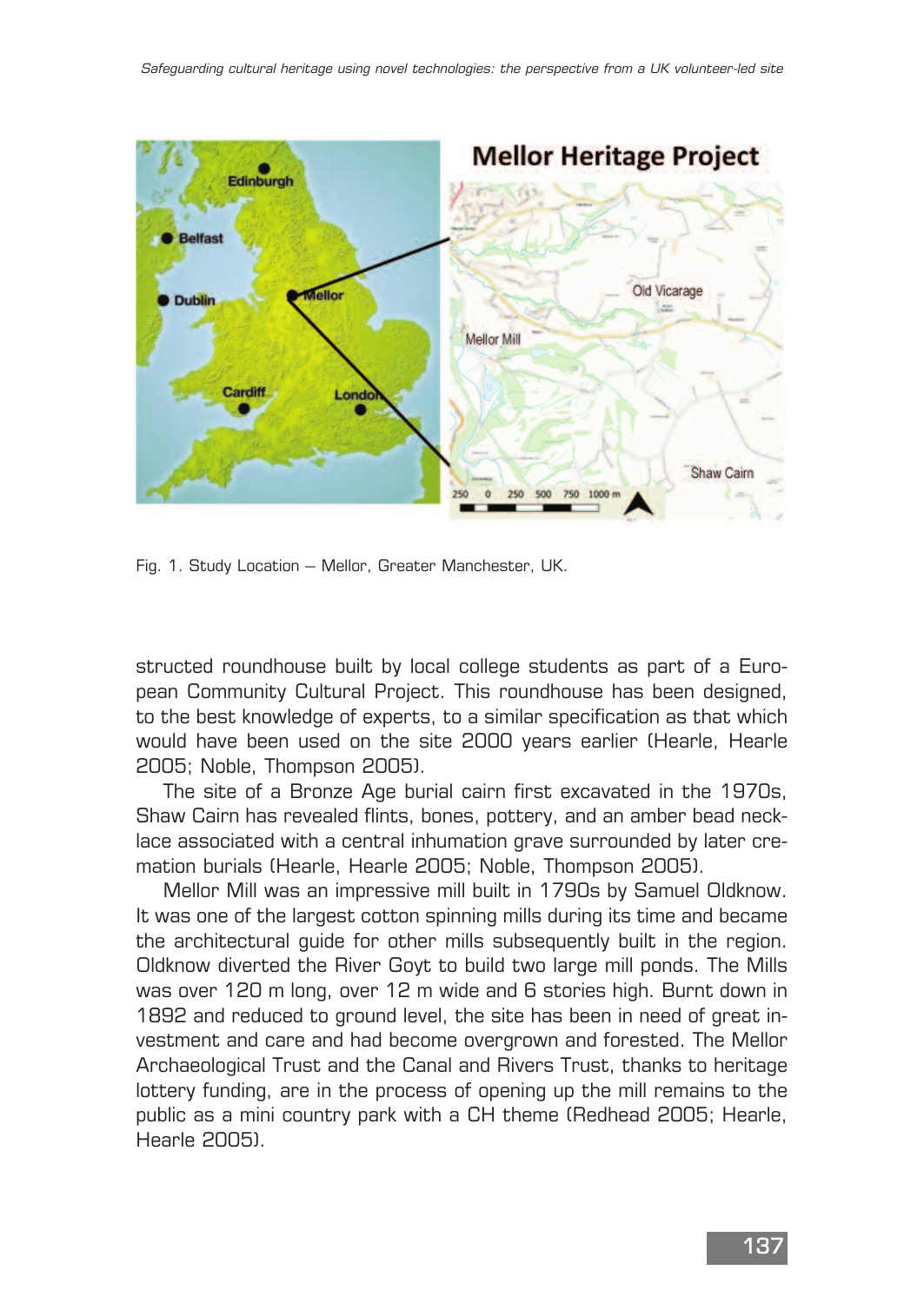#### 1.2. Volunteer-led

Mellor, as is the case for many sites across the United Kingdom, relies heavily on volunteers to ensure the day-to-day running and general maintenance. Not only is this true for small cultural heritage site, like Mellor, but in the UK even large cultural heritage organisations such as Historic England, National Trust, Royal Palaces, and Natural England all operate under this volunteer-reliant model. Without large numbers of volunteers cultural heritage preservation in the UK would suffer heavily unless national and regional governments increased their support to offset this loss in workforce. Continental European countries on the other hand have a more top-down approach where governments, both nationally and locally invest in and support their cultural heritage sector and have greater control over their cultural assets. This is significant for STORM, which could be more easily rolled out in such cases. However, the UKbased sites would struggle to train and develop their volunteer-based workforce on such a wide scale. It was vital, therefore, that the STORM platform was simple to use, required minimal training and development, and was accessible to a wide range of needs and abilities. Only this could ensure that the platform and service was useful and applicable to the UK pilot site and future UK cultural heritage sites which may use STORM. Mellor has a workforce almost wholly volunteer-based. The average age of volunteers for the Mellor site is over 55 years old, and this highlights a key issue unique to the UK pilot. Generally, the Mellor volunteers are not trained professionals but rather members of the public with a desire to protect their CH.

#### 1.3. Hazards

The environmental threats and the risk multipliers associated with climate change at Mellor are as follows (Nevell, Williamson, Wit 2019):

1. Wind: Two of the Mellor Sites are situated at relatively high elevation. Shaw Cairn (~325 m a.s.l.) is extremely exposed to wind, and the Old Vicarage site is situated on a hillside, again exposed to high winds. Winds, and accelerated winds resulting from climate change, could fell trees near-by to the archaeology and infrastructure. Trees and branches could fall onto and subsequently damage the archaeology – which would need to be repaired at a cost to the site owner, Mellor Archaeological Trust. Similarly, the Mill site is heavily tree covered and, although in a valley and shielded from the worse of the winds, any severe wind storms could collapse trees and branches and damage the masonry on site. This also causes a health hazard to visitors.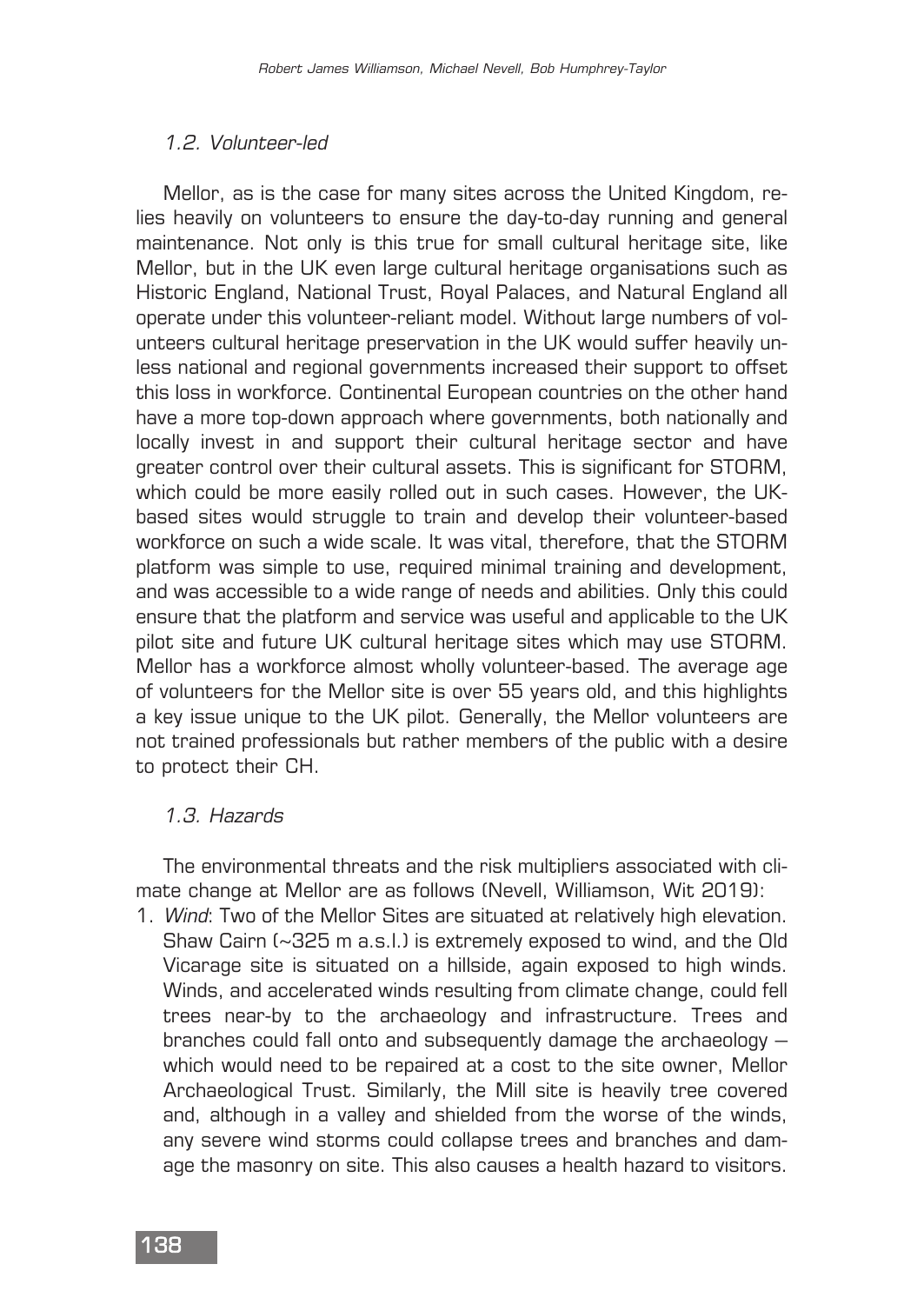- 2. Precipitation: Mellor is in the North-West England region of the UK. The North West of England has a very mild and wet climate. This is because the North West is exposed to westerly winds bringing maritime air masses off the Atlantic Ocean. This leads to the North West being one of the wettest areas in the UK. This effect is accentuated as elevation increases. As Mellor is located on the edge of the British Peak District National Park – and at elevation – Mellor receives a lot of rainfall. Intense rains may directly damage the masonry, and archaeology at all three sites. Prolonged rainfall may lead to inundation and landslides  $-$  especially at the Mill site  $-$  and this would damage, if not destroy, the ruins of Mellor Mill. Overtime, the earth at the Iron Age ditch will erode and intense rainfall may wash away large parts of the ditch. Finally, intense and prolonged rainfall may lead to flooding at Mellor Mill.
- 3. Flooding: Flooding at the Mellor Archaeological site could manifest itself in two ways. Firstly, the Mellor Mill site is in the flood zone of the River Goyt and during a large flood event, this land would be allowed to flood to protect nearby villages and towns, downstream of the site. Heavy precipitation, therefore, could lead to water levels in the River Goyt, close to Mellor Mill, breaching its banks Secondly, the nearby Mill ponds – the Roman Lakes – are dammed close to the Mill Site. Should this dam fail water would inundate the archaeology of the Mill. Therefore, dam failure is a huge risk to Mellor Mill. Should either of the above situations occur, the Mill would be completely inundated with water, masonry and artefacts would be destroyed, and it could lead to irreparable damage.
- 4. Change in Freeze-thaw events: Of high concern for the Mellor site is temperature changes, and how such changes may alter because of climate change. Freeze thaw cycles at Mellor Mill are the main concern here. Presently, freeze thaw is leading to erosion of the Mill remains. The bricks are becoming brittle and disintegrating – which are then washed away by rain, or damaged by human interaction. How freeze-thaw cycles alter in a changing climate will be important for the Mill. Fewer cycles will reduce the erosion of the mill remains, whereas more cycles will speed up the rate of erosion. Temperatures at the Mill site vary more than at the other Mellor sites, with higher temperature maxima and lower minima. Monitoring the number of cold days following wet periods will be vital in understanding the direction that the frequency of freeze thaw cycles is heading.
- 5. Mass Movements: landslides have the potential to cause damage to the archaeology at the mill site. Being at the bottom of a steep valley a large landslide may cut off access to the site and in a worst-case scenario it may lead to damage of the archaeology.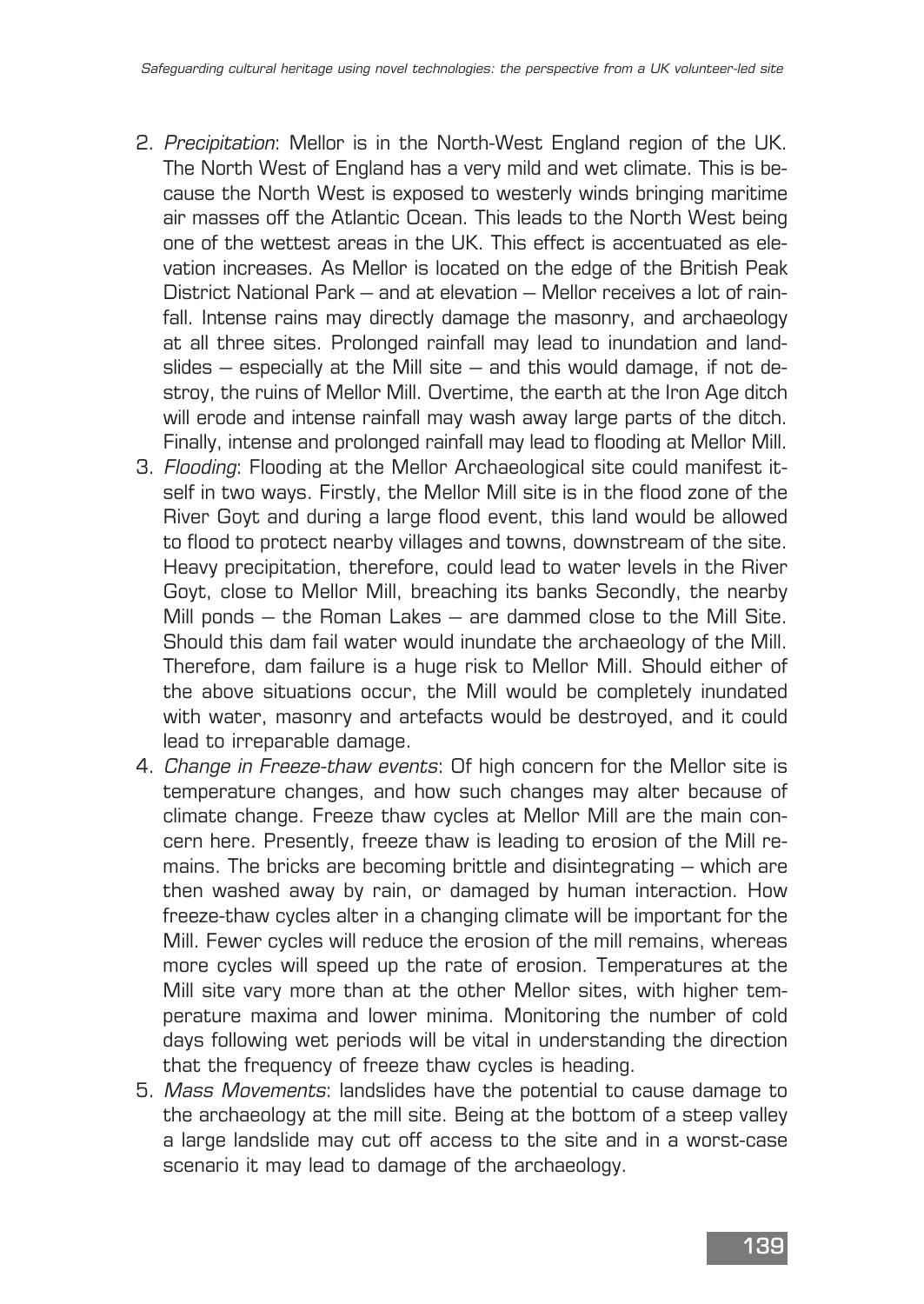- 6. Biological Infestation: currently, volunteers clear vegetation of the sites multiple times per year. However, due to the climate of North West England, vegetation grows quickly and substantially over the Mill site and Iron Age Ditch. Vegetation growth within the sites can cause damage from roots into the masonry and earth. More frequent maintenance would be necessary to keep vegetation growth to a minimum. There are also some anthropogenic hazards and threats to the Mellor pilot site and these include:
- 7. Tourism related threats: Thanks to recent funding, the Mellor Mill heritage site is being developed to improve the accessibility of the site for tourists. It is hoped that there will be significant footfall over the coming years. The Shaw Cairn and Old Vicarage sites, as well as surrounding the Mill site, are also public rights of way. As such, many people will pass through the sites – even people who are not visiting the site, but are using the surrounding countryside. The people who are only passing through the sites are much less considerate of the importance of the archaeology and thus, may take less care. This increased footfall risks damaging the site, either the archaeology directly becoming damaged or the footpaths being worn, which would be costly to maintain and replace.
- 8. Vandalism: The Mellor heritage site is not secure. As mentioned, the sites are all located in public areas and therefore many people may gain access to the site and could damage the archaeology, vandalise archaeology/information boards and even steal equipment used by the trust, sensors, and artefacts which could be of importance. Such damage may be caused inadvertently or be caused due to malice.
- 9. Dam/levee failures: Mellor Mill was powered by water. Therefore, mill ponds were needed to hold water upstream of the Mill and three reservoirs were constructed. The three ponds still exist today and are used as a local leisure amenity. One serious anthropogenic threat to the Mill site is failure of the dam from the nearby mill pond. People could damage the dam in such a way that the dam would give way and this would release the water from the three mill ponds which would inundate the mill site. This not only poses a danger to guests at the site but also would severely damage the archaeological remains.

The abundant hazards detailed above were grouped and then used to set out a list of possible scenarios that may be faced by the pilot site and which could be used to test the STORM service and platform. The site, working alongside technical and academic partners developed some use cases that could be linked to the hazard scenarios (fig. 2). This formed the basis for the live drills that were run towards the end of project to assess the usefulness of the service on a per-pilot site basis.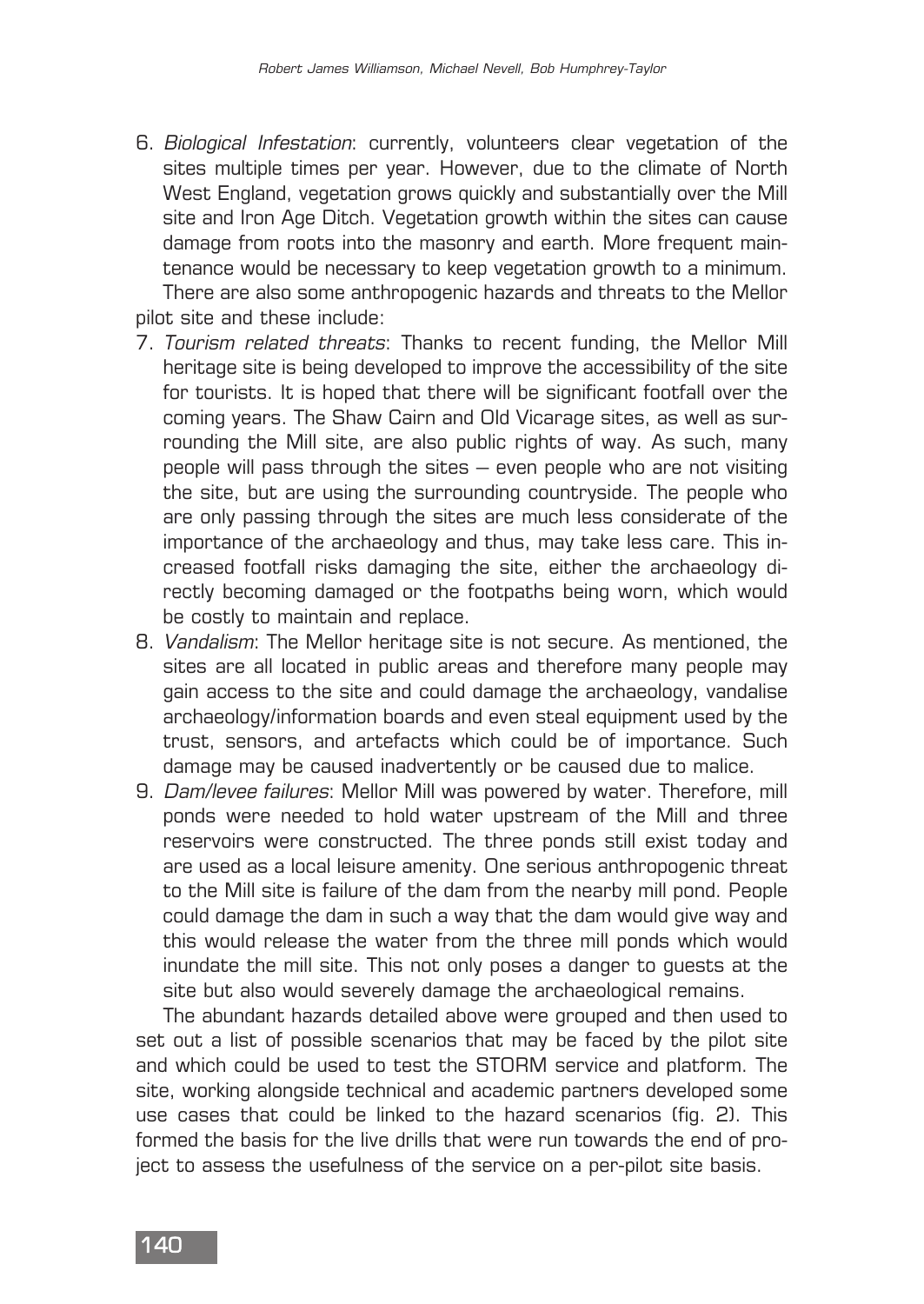#### Mellor Heritage Project

Environmental Threats



Fig. 2. Linkages between Cultural Heritage assets (Use Cases) and hazard scenarios selected to test the STORM platform and service at the UK pilot site.

#### 2. Pre-STORM

As previously mentioned, the Mellor Archaeological Trust was set up in 2000, and maintenance has been carried out by the trust since then. As Mellor Archaeological Trust is a charitable organisation, maintenance work is carried out by volunteers. Recent funding is allowing the Mill site to undergo significant redevelopment, making the site more accessible for tourists. Previous funding, and help from the local government, has led to small-scale infrastructure development at the Iron Age Ditch.

Damage is assessed at all three of the Mellor sites by simple visual inspection which is carried out on weekly basis. This involves members of the Mellor Archaeological Trust together with volunteers walking the three sites and visually identifying issues which are developing. This quick and easy solution allow the Trust to identify issues with the sites' archaeology early and fix issues before they become a larger problem. Moreover, this provides some security to the site, as there is no fixed surveillance or company operating surveillance at the sites.

A qualified archaeologist is employed by the trust. The archaeologist makes assessments of the exposed archaeology on the three sites, looking for damage. Furthermore, qualified archaeologists from local universities are often involved with projects on the site  $-$  and the site is often utilised by archaeology students throughout the year.

Throughout the year vegetation growth is removed. On the Mill and Old Vicarage sites, this should ideally be performed multiple times per year. Again, these activities are undertaken by trustees and volunteers, and as such there is not a set agenda for performing this task.Vegetation will be cleared as and when is required.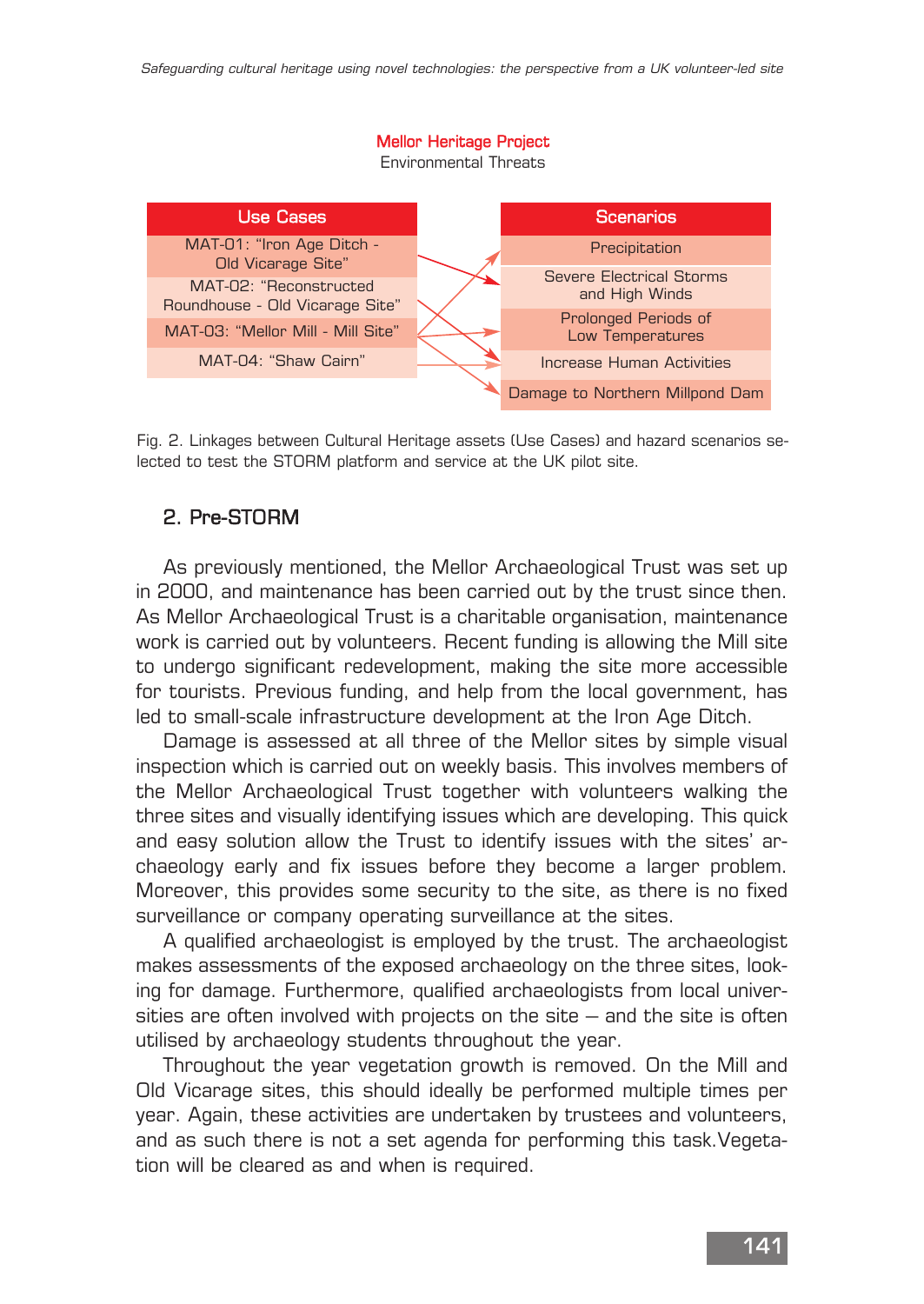To prevent damage and destruction of the ground-based archaeology, an annual inspection of trees around the sites is undertaken by an arboriculturist. The arboriculturist removes any dangerous, dying, and diseased trees as required.

The Mellor Archaeological Trust, up until late December 2016, did not have any climate or environmental sensors in situ at any of the three Mellor sites. Locally, however, there are many amateur and official weather stations. Data from the official meteorological stations can be accessed through application to the UK Met Office.

Historical meteorological data is available via the Met Office, and was recorded at Manchester Airport (~17 km away from site) between 1960s and 2000s. Since the 2000s the official Met Office weather station has transferred to Woodford and subsequently to Rosthern. Data from the three weather stations could be combined to give a long-time series of historic data relevant to the Mellor site.

There are multiple "amateur" weather stations within the vicinity with current conditions freely accessible via online meteorological "crowdsourcing" websites such as the Met Office's WOW website. Records from these stations may be available from owners upon request. One such station close to the site is operated, for educational purposes, by Stockport Grammar Secondary School (8.4 km from site). Water levels/Discharge of the river Goyt are monitored, by the environment agency, at Marple Bridge (2.6 km downstream of Mellor Mill) and at Goytside Farm, New Mills (5.9 km upstream of Mellor Mill).

#### 3. STORM services and tools

This sections will detail two of the key sensors that were adapted for the Mellor Pilot Site within the context of STORM. It will then chart how a wide range of sensors and tools have been integrated into the STORM platform and how the STORM service as a whole has been utilised at Mellor.

#### Automatic Weather Stations

As the Mellor pilot site consists of three fairly unique sites in terms of their individual "micro-climate" the solution that was used for monitoring the weather was to select three separate weather stations and deploy one at each Mellor site. This ensured that weather data would be collected close to all four of our use-cases, since the sites are located in areas where the localised conditions vary considerably. Shaw Cairn is located high on top of Mellor Moor and is very exposed. Mellor Vicarage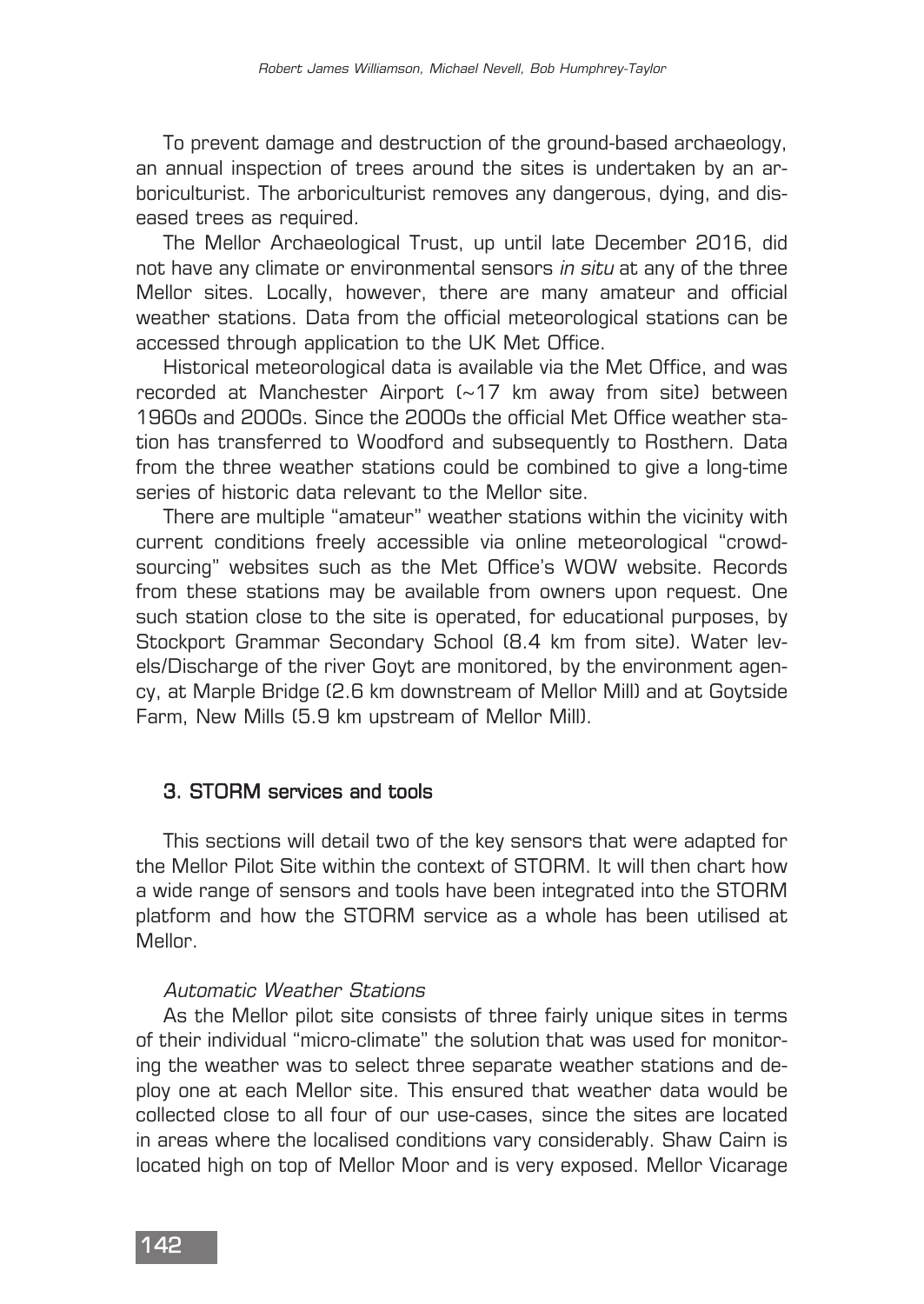

Fig. 3. Processed NDVI false colour image output in the GIS.

is located on a hill top and is less exposed, and Mellor Mill is located in a valley sheltered from much of the harsh weather experienced across the other two locations.

The weather station selected at Mellor was the Davis Vantage Pro 2.

#### NDVI Photogrammetry

A modified Dji X3 camera was purchased where the filters have been modified so that it is able to photograph in the near infrared and red wavelengths (peak wavelength 660 and 850 nm) whilst filtering out the green and blue ends of the spectrum. The camera is attached to a gimble that is suitable for flying with the Dji Inspire 1 drone. The data is collected and stored on a SD card in both .Raw and .JPEG files.The resulting colourised NDVI image is shown in fig. 3. The monument, Shaw Carin, is clearly indicated correctly (dark red - representing soil and rocks), and the fields below the monument (directly south) and to the east of the monument are correctly coloured green (these are rich pastures for grazing sheep). The range of pixel values as a result of the JPEG compression means that much of the north of the image is incorrectly red, especially the area to the north-east which is similar land use to the south-east of the image despite a very different result.

#### The STORM Platform

The sensors installed at Mellor, which include the above mentioned weather stations and drone photogrammetry, but also wireless acoustic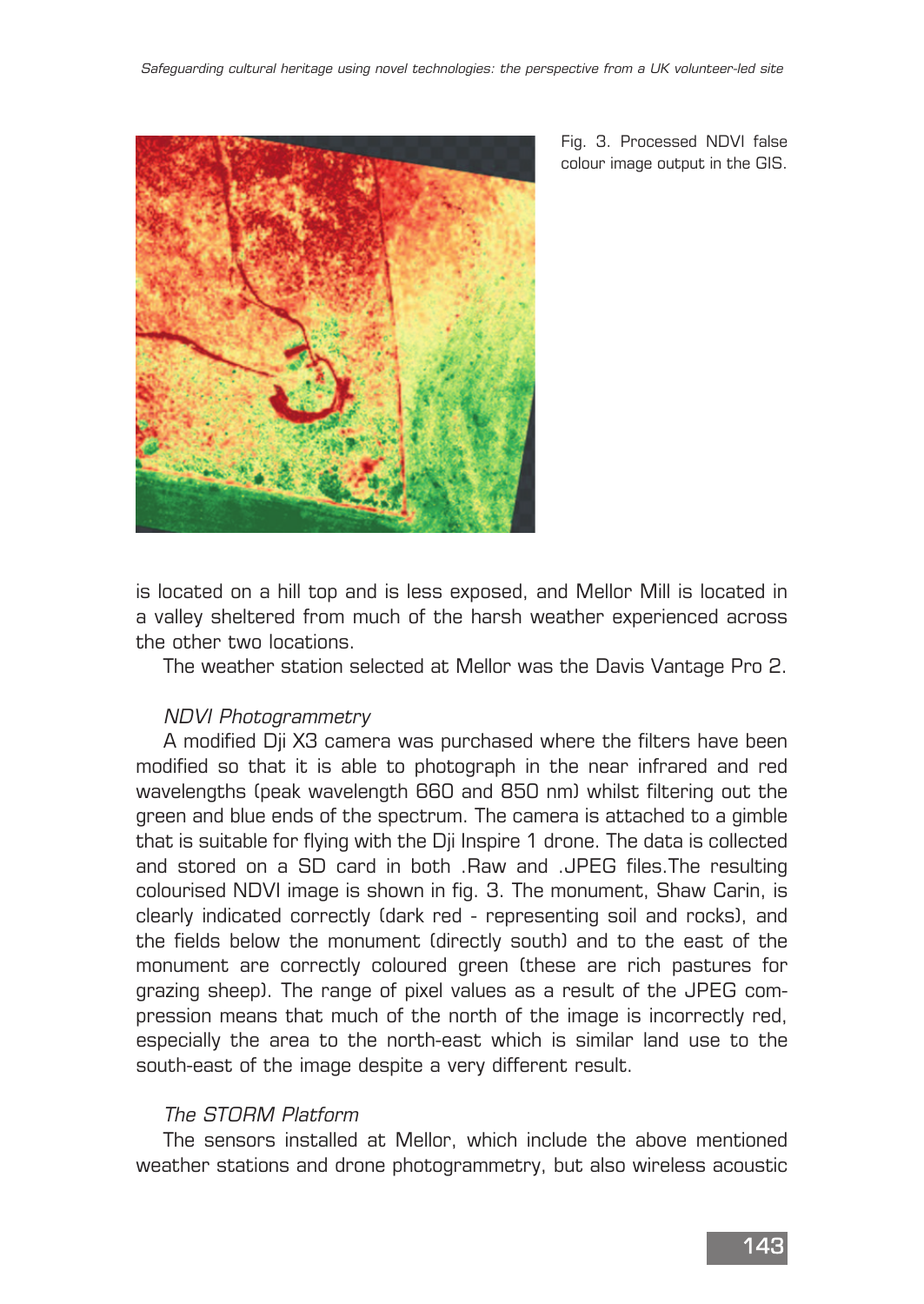

Fig. 4. Volunteer-led use of the STORM platform in action.

networks (for monitoring human activity close to the site, gamification game responses, allowing the site to monitor when and where site footfall is occurring), surveying and diagnosis services that include laser scanners and photogrammetric methods, all provide the site with a vast and rich set of data. This data is, however, not much use to site managers and employees or volunteers, many of whom will not be experienced enough to interpret the large quantity of data. STORM provided a way for sites to take in these vast sums of information and convert this into real-world, real-time, useful information. In the event the weather stations record data in excess of a pre-defined range of values, the STORM service would inform the site that action needed to be taken to mitigate damage or prevent any damage and significantly prevent loss of life. Moreover, the STORM service provided a platform whereby the site manage who received the alert (fig. 4) would be able to pass on responsibility of the first-responder to the nearest available volunteer or staff member. The platform would be pre-loaded with expert advice from the site, CH experts, scientific and technical experts, and regional and local governance and law experts, for which the user of the app would be able to follow clear guidelines and respond, knowing which assets must be protected in the first instance and how they should go about their task. This provides an excellent use-case example for UK based volunteer-reliant organisations where often the person or people who ought to respond to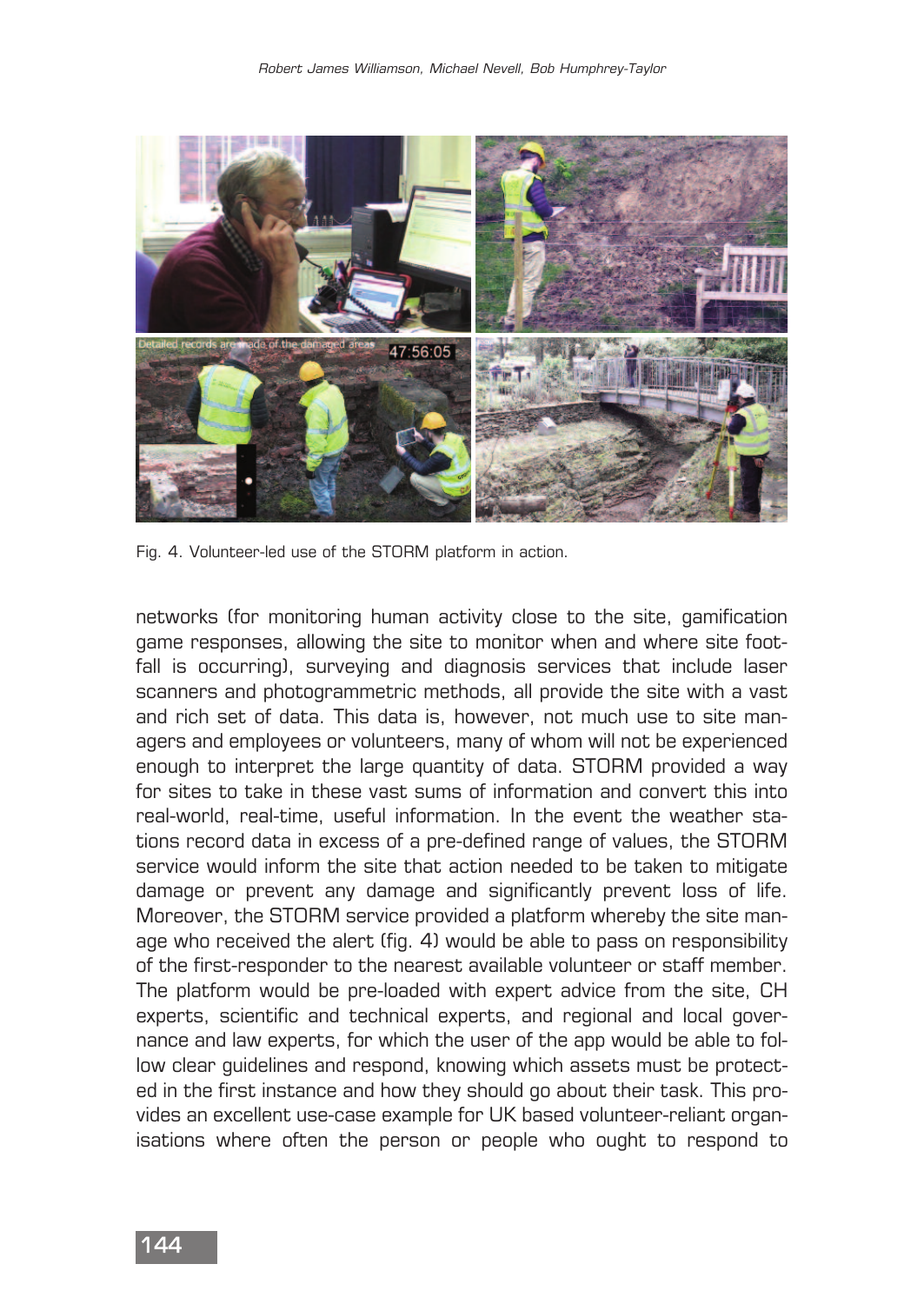events may not be based in the vicinity of the cultural heritage site. Ordinarily, pre-STORM this would be an issue which would result in response times extending over days, as opposed to hours, damage occurring to the assets and potentially greater costs being incurred by the organisation.

#### 4. Feedback and conclusions

The STORM project has brought a number of positives to the management of our volunteer-led Cultural Heritage sites.

Prior to the STORM project climate related risk information was minimal and this led to a reactive approach to both slow and fast onset scenarios. This meant that protective and restorative decisions were often taken without any reference to documented processes. STORM has given site managers the tools, using cutting edge technology, to analyse the situation against predetermined and rehearsed disaster scenarios. STORM has given the volunteers the opportunity to be proactive in their approach, keep accurate records and produce mitigation plans against the effects of Climate Change.

Furthermore, through this project we have been able to share 'best practice' across the five, Europe wide, Cultural Heritage sites and other expert partners involved. We are also now more aware of what new potential disasters may be in store for us as Climate Change progresses.

As managers we have had our eyes opened through a new and innovative approach to the responsible management of our sites and their protection for the generations to come.

Volunteer feedback was also sought about use of the STORM platform and the following conclusions were given:

Photographs. Useful feature to have available to record key events, but the use of the camera is not as intuitive as it might be. It would ideally work like a smartphone camera and save all images automatically without the need for follow-up actions. This would be especially helpful in a fast-moving emergency when there would not be time to save each image separately. If this is not possible within the app. then the 'save' button in the top right hand corner needs to be much more obvious. Currently it is too small, and white letters on a black background - so not at all obvious as it merges with the image - so is not noticeable. Smartphone screen design would normally place this image in the centre of the image so that you can't move on to the next action without acting (so 'Save Image - Yes/No' placed centrally). If